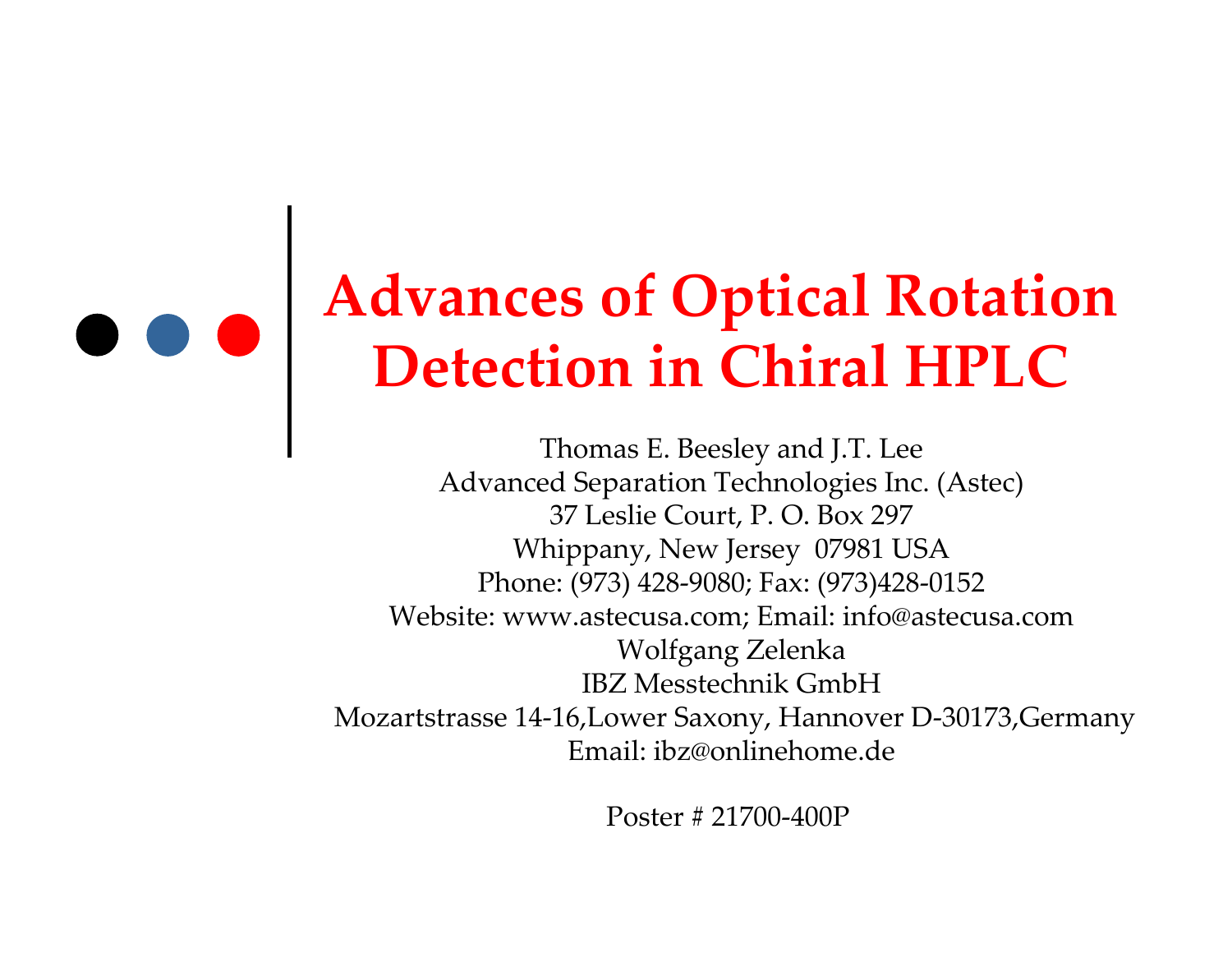# Abstract

In chiral chromatography, the technology of detecting chiral molecules using optical devices has lagged behind until now. The stability and sensitivity of this type of instrument is an important issue in chiral chromatography. However, with the availability of the single wavelength LED, increased sensitivity and increased economics with simplified instrument design was possible. In addition, <sup>a</sup> newly designed glass coated steel flow cell has produced <sup>a</sup> superior, third generation optical rotation detector. Aided with the Faraday compensation technique, this instrument gives high optical rotation power with excellent signal to noise ratio.

This instrument is an excellent supplemental detector to standard UV detection. For chiral separations, it permits the identification of elution order which is important when quantifying to establish minimum levels of detection. It allows for the identification of enantiomeric pairs when dealing with multiple chiral centers. During the method development process, this detector detects marginal selectivity when UV detection fails. The important features of this instrument will be described. Also, examples of absolute sensitivity, identification of enantiomer pairs and reversed elution order will be included.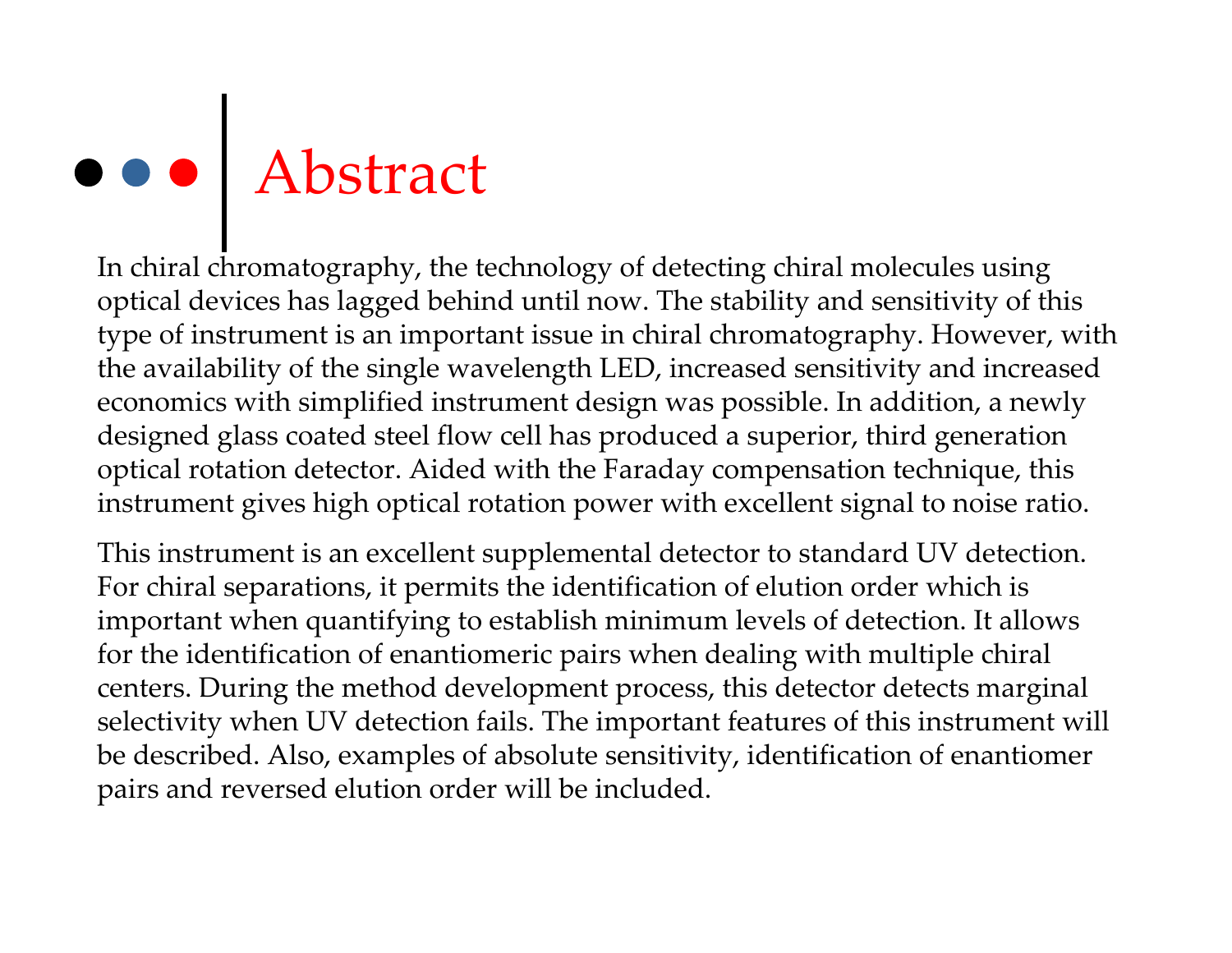## Polarimetry and Chiral Detection

- Identifies the chirality of <sup>a</sup> molecule with <sup>a</sup> positive or negative sign of rotation.
- Detects only optically active compounds.
- **Can detect optically active compounds with no or low UV** absorbance.
- Works with gradients.
- Simple determination of enantiomeric excess (ee) and optical purity.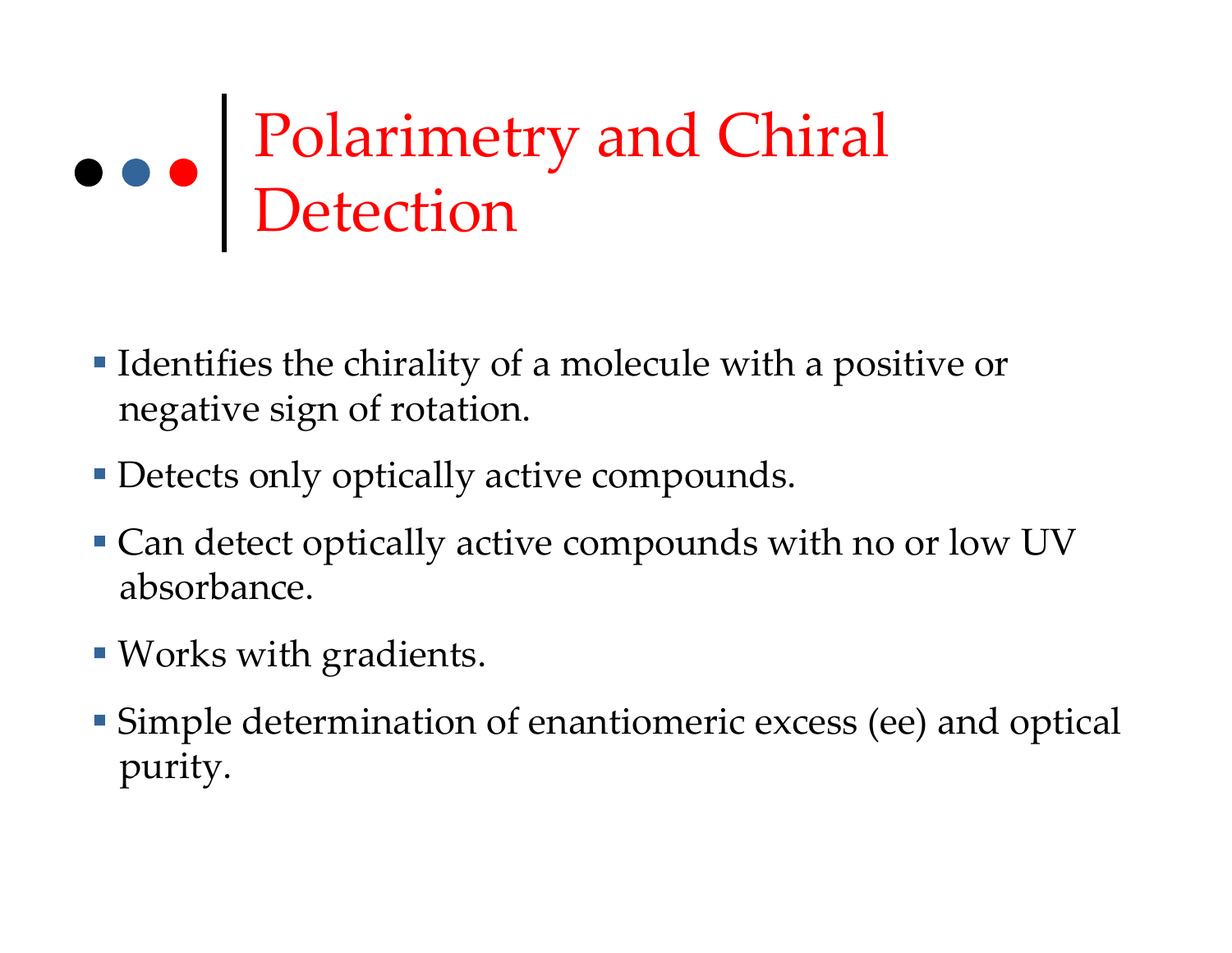## Optical Rotation as <sup>a</sup> Function of Wavelength

At 430nm from <sup>a</sup> high power blue LED, the maximum optical rotation dispersion is obtained with minimum absorption effects. Although intensity is lower than laser sources the distribution is constant with no interference effects (low noise) commonly seen with laser sources.

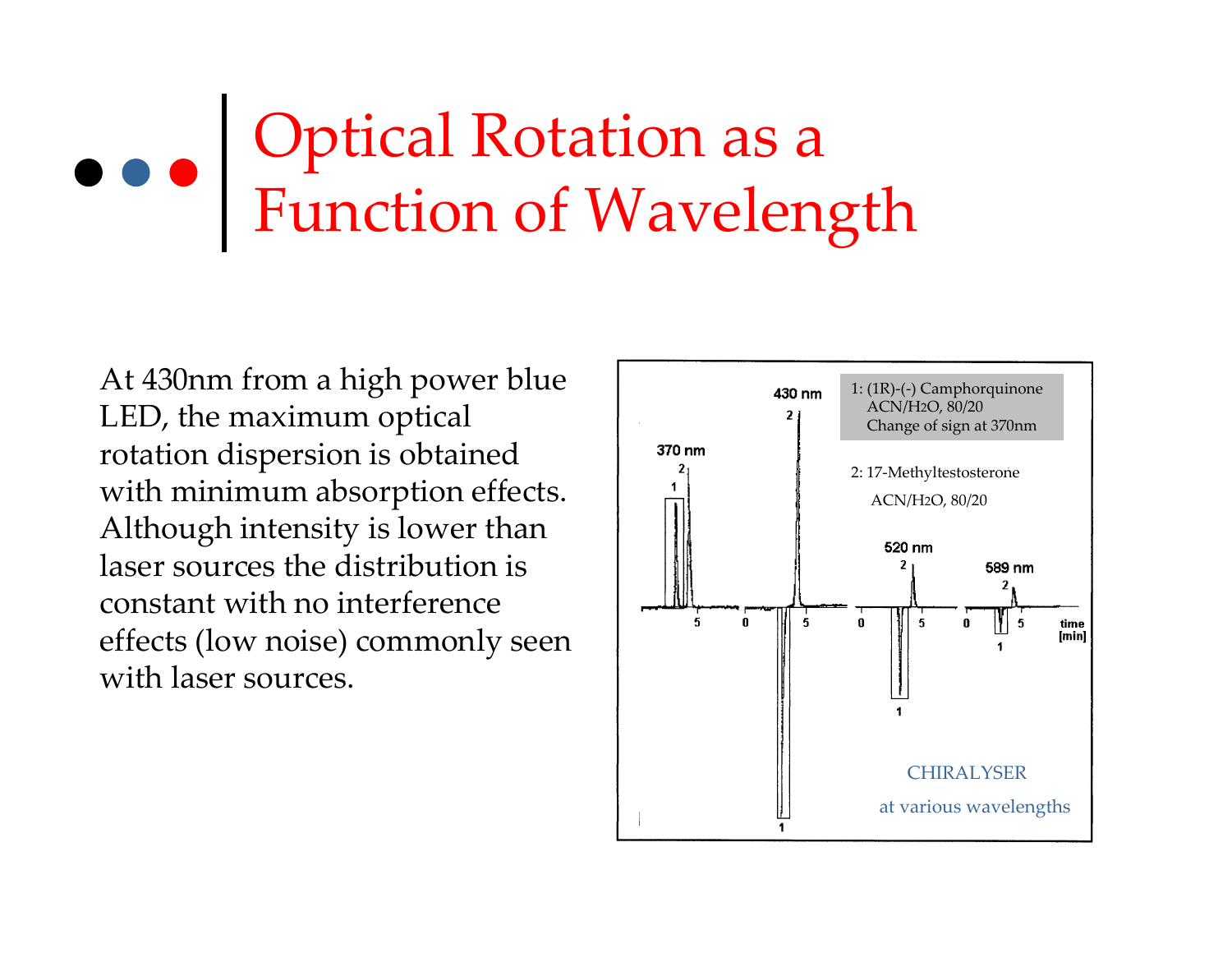## Faraday Effect

The Faraday effect describes the rotation of the plane of polarized light produced when plane polarized light is passed through <sup>a</sup> substance in <sup>a</sup> magnetic field, the light traveling in <sup>a</sup> direction parallel to the direction of propagation. For <sup>a</sup> given substance, the angle of rotation is proportional to the length of the column which the light traverses and the strength of the magnetic field.

Since a compensating current can be made proportional to the optical rotation of the sample, the analysis is in real time simpler and substantially faster than the mechanical manipulation of previous devices.

The Faraday modulation measures the rotation angle independent of the light source intensity or absorption of the sample. This fast electrical compensation is proportional in real time to the amount of optically active substance inside the cell which is easily transformed to <sup>a</sup> calibrated readout.



- 1.LED, 430nm 7. Analyser
- 2.Lenses
- 3.Polarizer
- 4.
- 5.
- 6.Rod
- 
- 8. Photomultiplier
- 9. HV‐Generator
- Cell 10. Phase Sensitive Integrator
	- Coil 11. Amplifier
		- 12. Time Base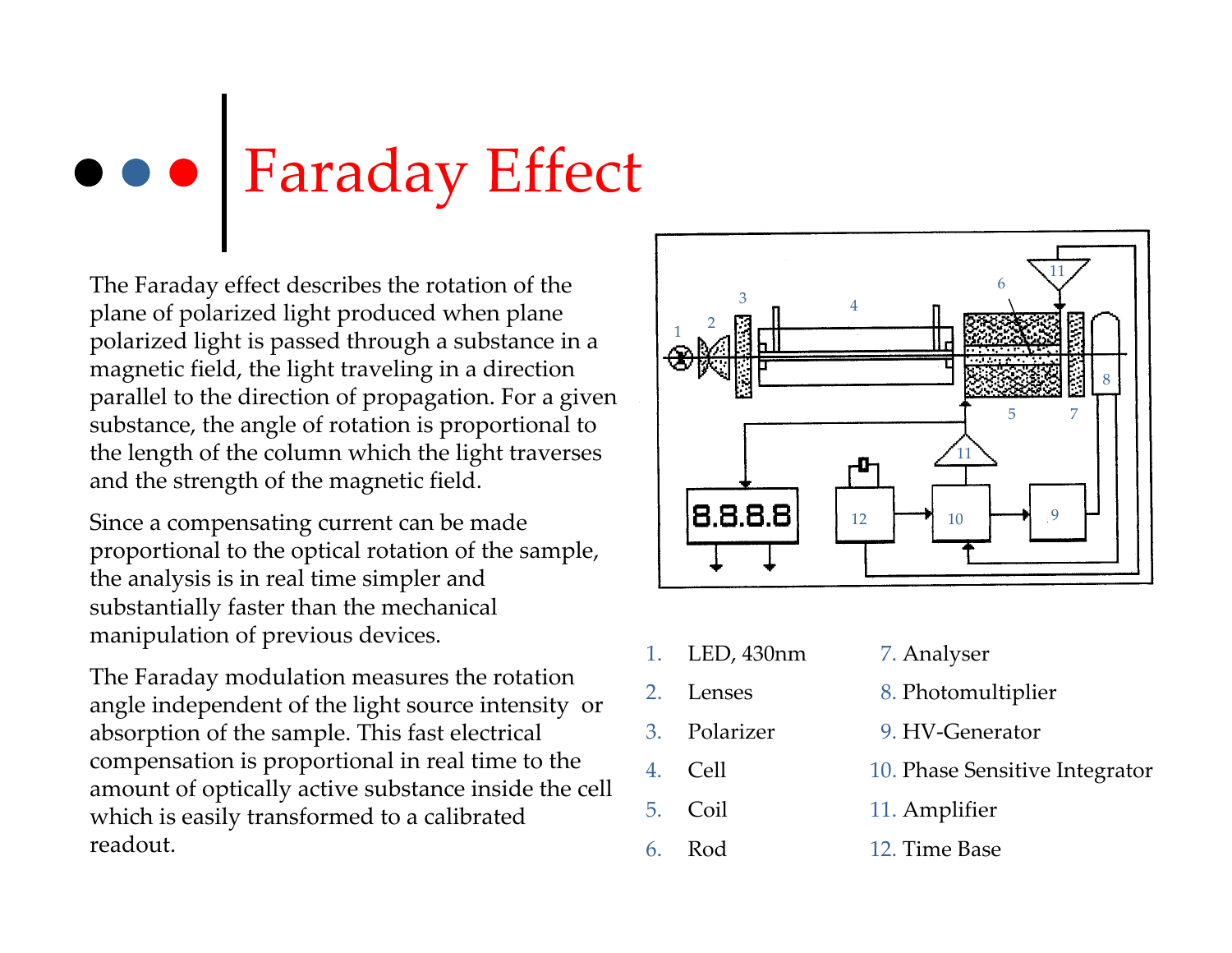## UV vs Optical Rotation

1

Analyte: 5-Methyl-5-phenylhydantoin CH<sub>2</sub> Column: CHIROBIOTIC T, 250x4.6mm Mobile Phase: 100% Methanol Flow Rate: 1.0 mL/min.



Optical Rotation

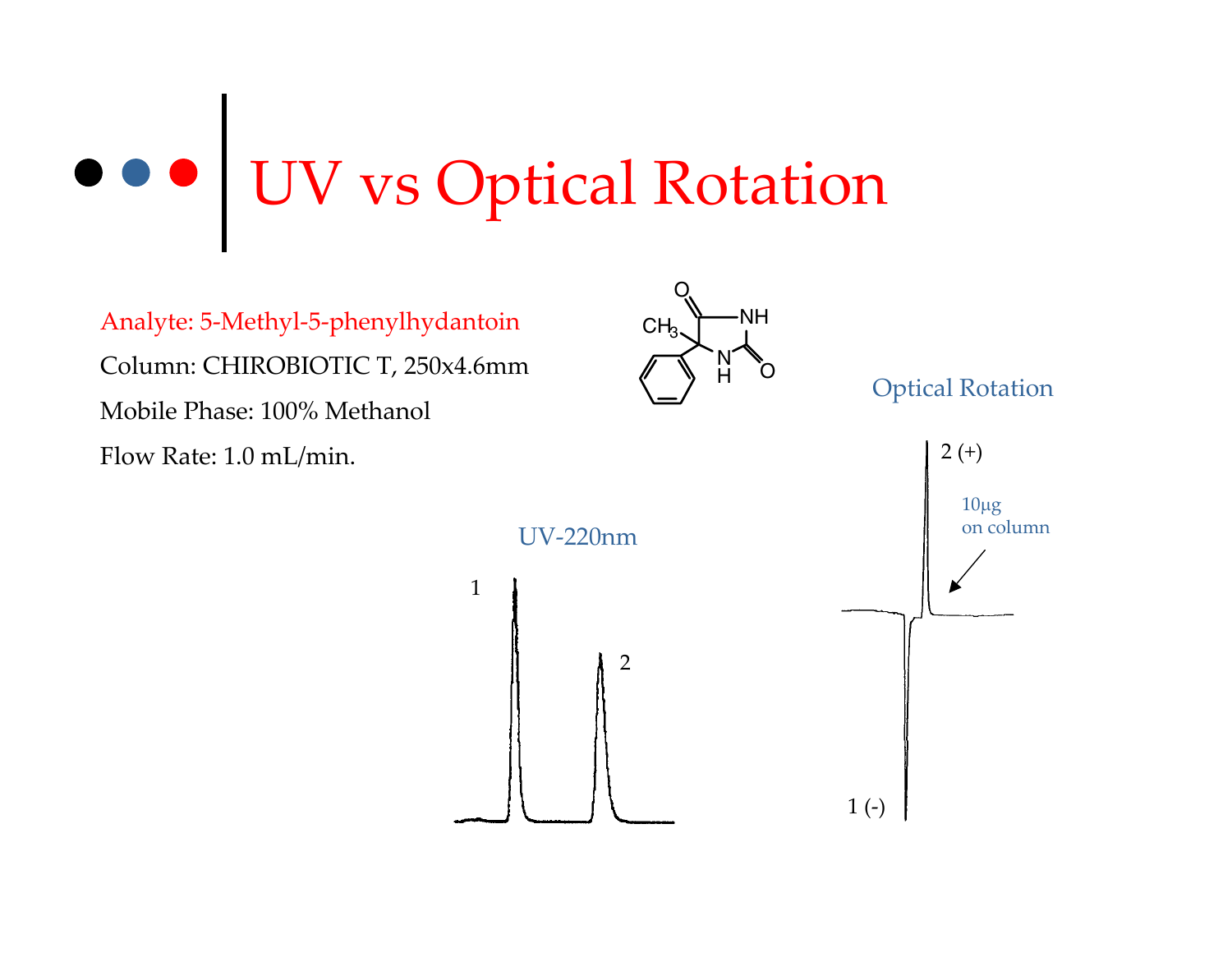## Identifying Reversal of Elution Order

Analyte: Propranolol

Column: CHIROBIOTIC T and CHIROBIOTIC TAG, 250x4.6mm

Mobile Phase: 100/0.1%wt.:MeOH/ATFA

Flow Rate: 1.0 mL/min.







CHIROBIOTIC TAG

CHIROBIOTIC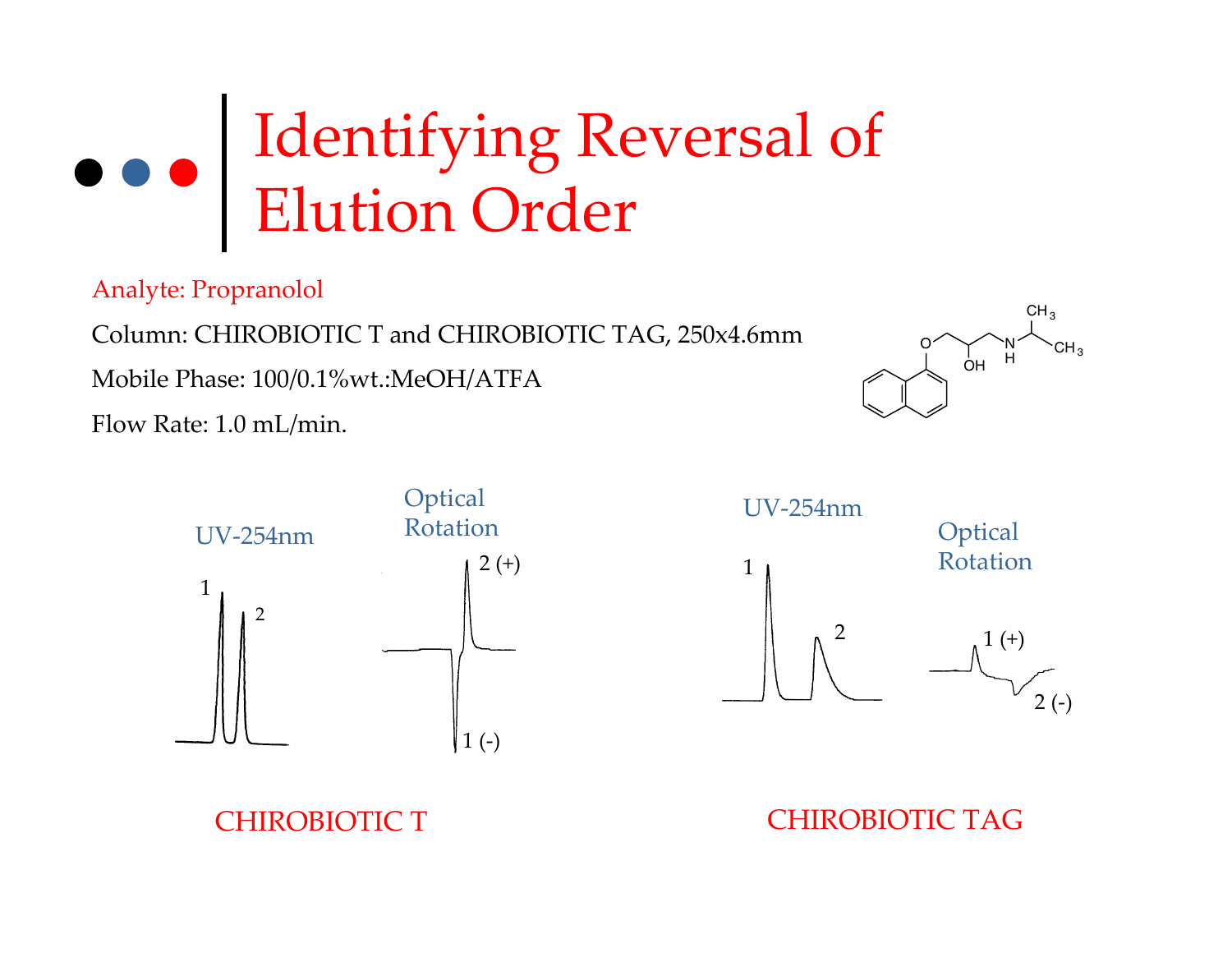#### Identification of Enantiomeric Pairs O**OH**

Analyte: Labetalol

Column: CHIROBIOTIC V, 250x4.6mm

Mobile Phase: 100/0.1%wt.:MeOH/AFTA

Flow Rate:1.0 mL/min.

 $H_2N$ **HC**  $CH<sub>3</sub>$ 1234UV‐254nm12Diasteromericpairs **Optical** Rotation

 $\mathbb{H}$  – H

3

4

N

Peak 1 (+);Peak 3 (‐) Enantiomers Peak 2 (+);Peak 4 (‐) Enantiomers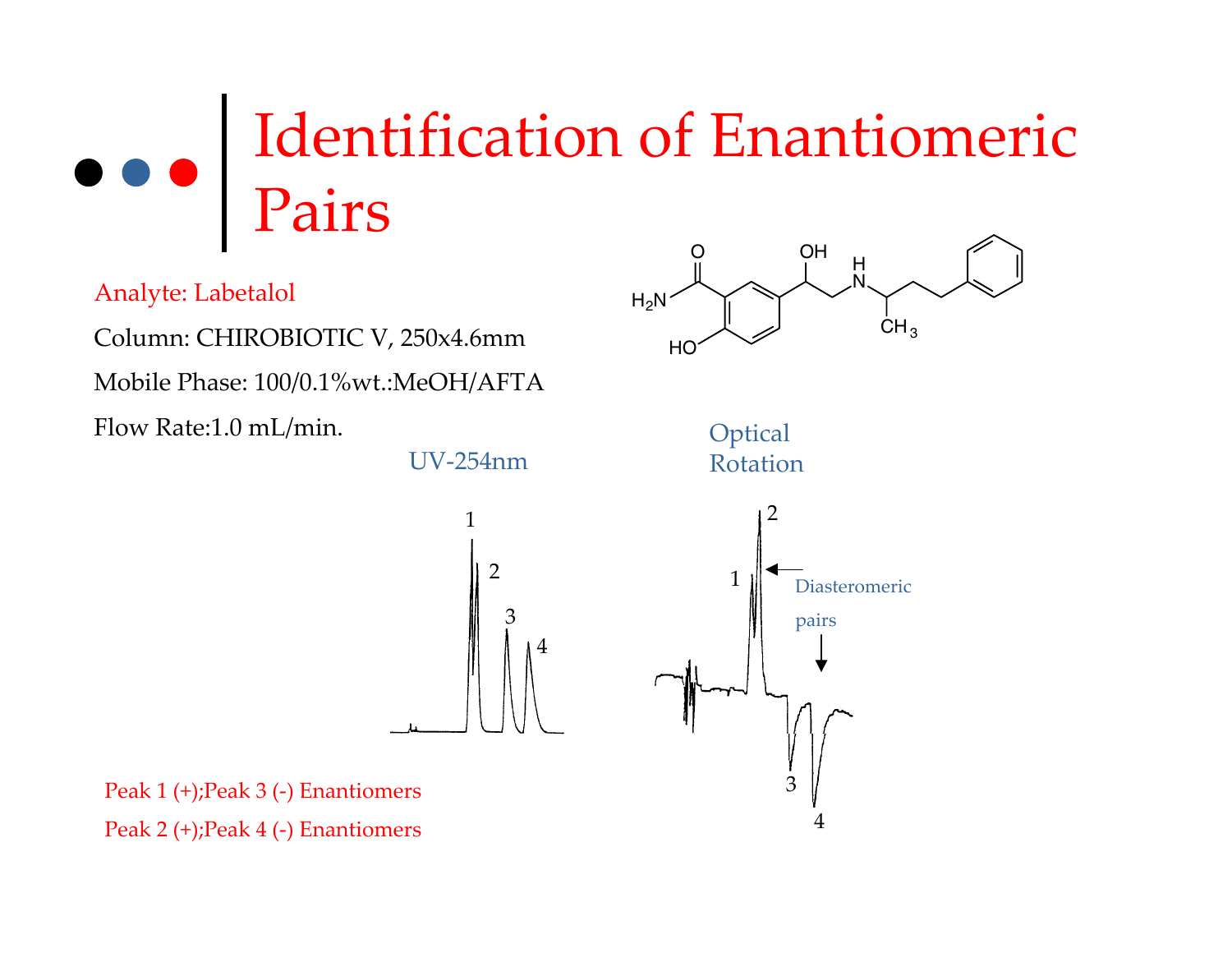## Identification of Enantiomeric Pairs

Analyte: Unknown Sample (2 chiral centers)

Column: CHIROBIOTIC V

Mobile Phase: 100/0.15/0.05; MeOH/HOAc/TEA

Flow Rate: 1.0 mL/min.





Peak 1(‐); Peak 2 (+) Enantiomers Peak 3 (+); Peak 4 (‐) Enantiomers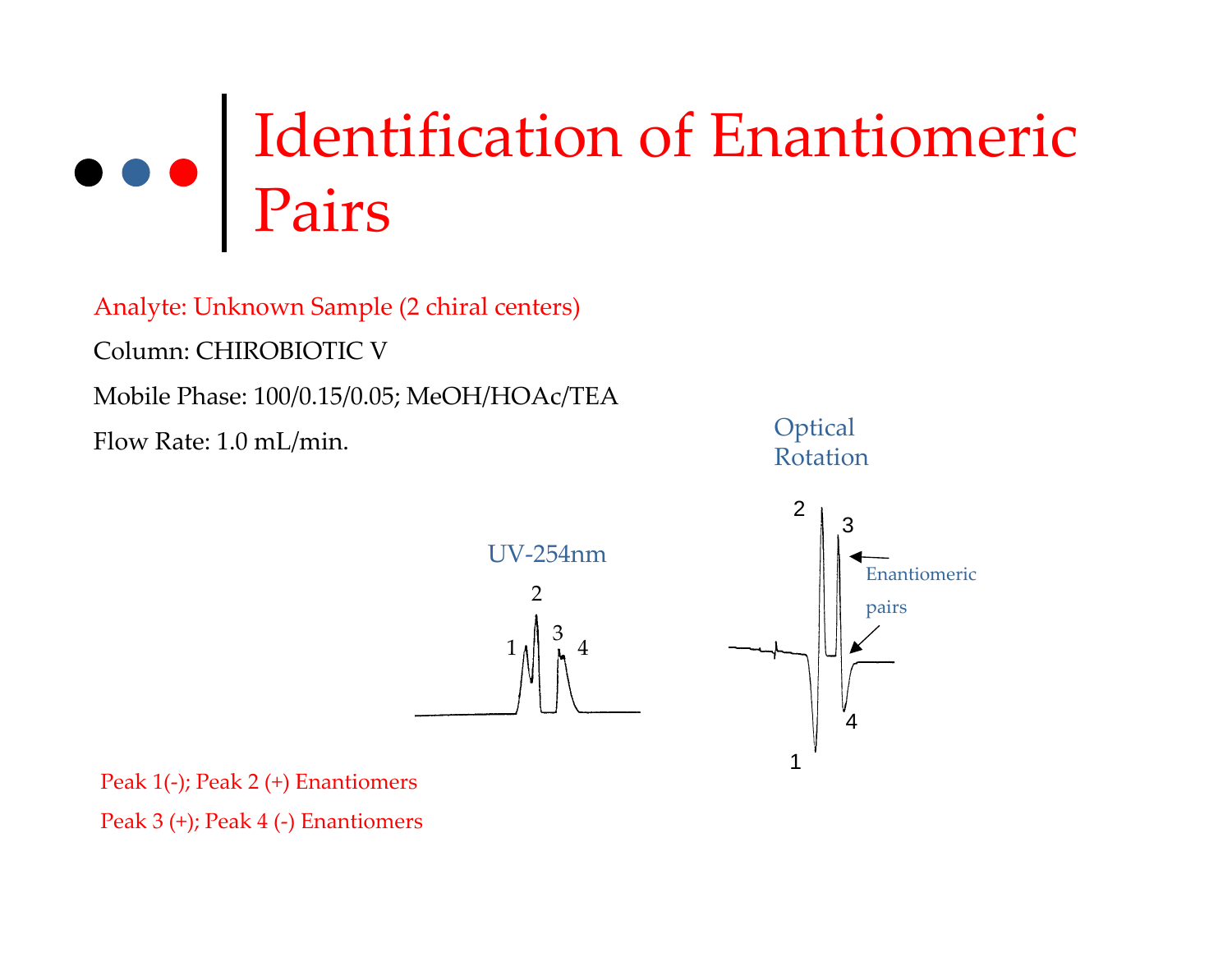## Determination cis/trans Enantiomers

Column: CYCLOBOND I 2000 RSP, 250x4.6mm Mobile Phase: 40/60: ACN/5mM NH 4OAc, p<sup>H</sup> 3.8 Flow Rate: 0.8 mL/min.



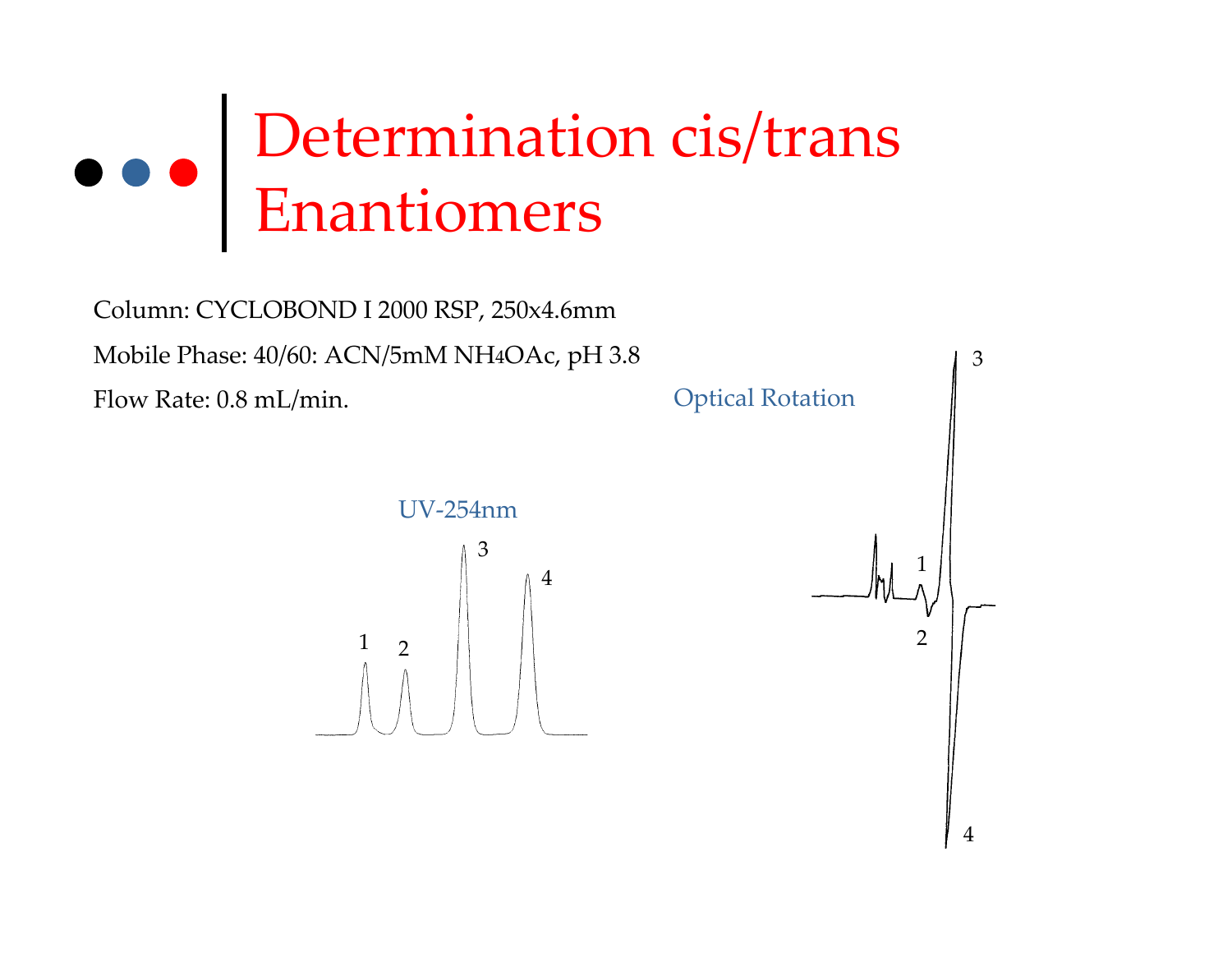## Optical Rotation of Amino Alcohol

Analyte: Terbutaline

Column: CHIROBIOTIC T, 250x4.6mm Mobile Phase: 100/0.1%w: MeOH/ATFA Flow Rate: 1.0 mL/min.



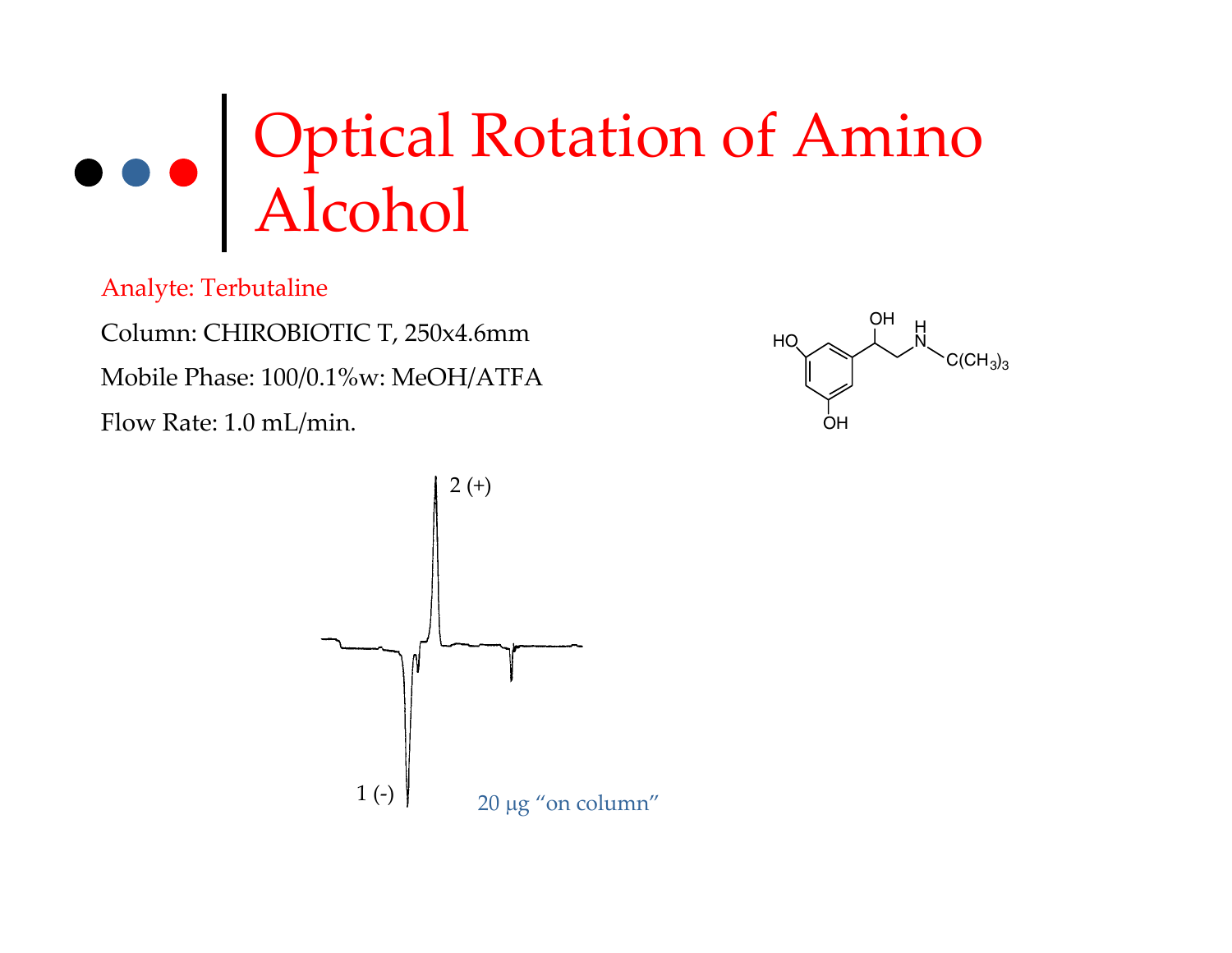## Determining Rotation of Analyte with No UV

Analyte: Carnitine Column: CHIROBIOTIC TAG, 250x4.6mm Mobile Phase: 85/15: MeOH/20mM NH4OAC, p<sup>H</sup> 6.0 Flow Rate: 1.0 mL/min.

Polarimetry, unlike circular dichroism does not require that the analyte have <sup>a</sup> detectable UV wavelength. This makes it <sup>a</sup> very useful tool for detecting non‐aromatic amino acids and other similar substances.

## 50 <sup>μ</sup>g "on column" (+) (-)

(CH3)3NCH2CH(OH)CH2COOH